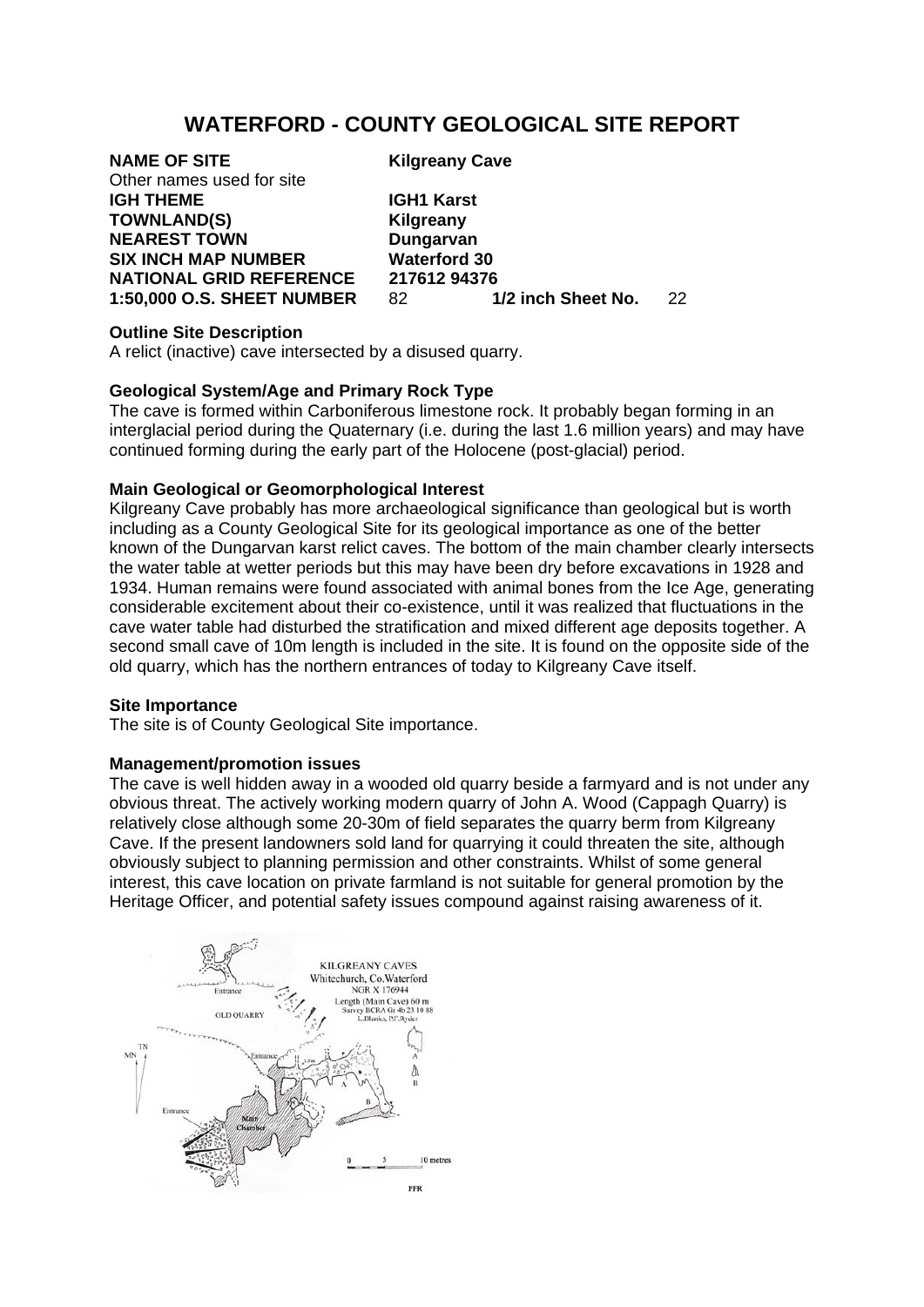

Kilgreany Cave is in an old quarry within the wood.





Kilgreany Cave: a calcite column. Kilgreany Cave: main entrance slope.